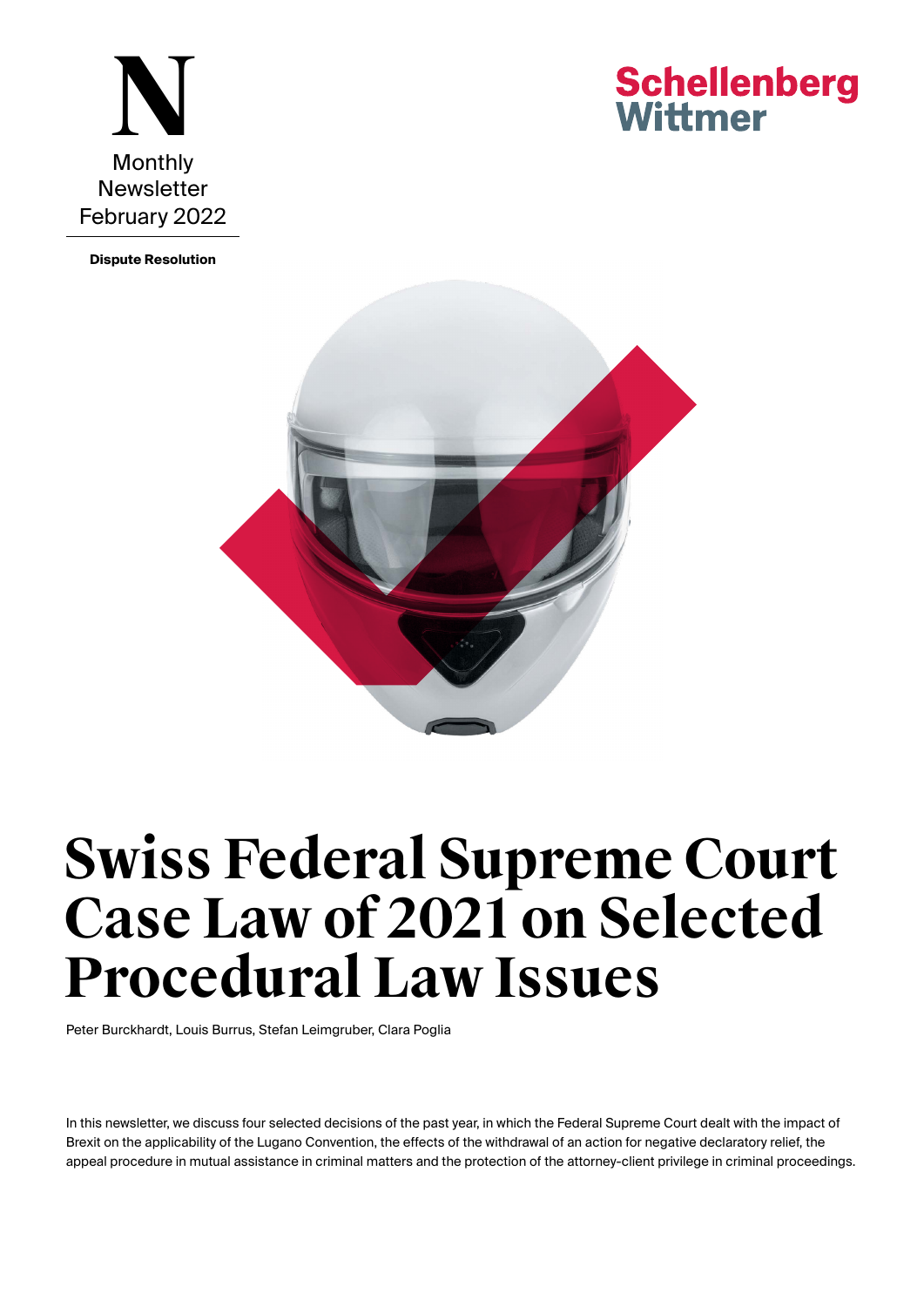## 1 Clarification of the Temporal Scope of the Lugano Convention after Brexit

## **1.1 Decision 5A\_697/2020 of 22 March 2021 (DSC 147 III 491)**

Based on **a judgment obtained before the London courts in October 2019** in the amount of GBP 8,000,000, four creditors requested the civil attachment of assets located in Switzerland, thereby seeking the preliminary recognition and enforcement of the judgment. The **civil attachment was ordered in December 2019**; the debtor objected to it. The debtor's objection was rejected in April 2020, which was confirmed by the Cantonal Court of Vaud in July 2020 and by the Federal Supreme Court in March 2021.

The Federal Supreme Court examined the applicability of the Lugano Convention (LC) to the dispute in light of Brexit. It first recalled that the United Kingdom was considered a member of the LC until the end of the **transition period on 31 December 2020**.

# **The Lugano Convention may still apply to the enforcement of UK civil judgments rendered before 31 December 2020.**

The Federal Supreme Court held that the decision on the recognition and enforcement of an English judgment rendered prior to 1 January 2021 had rightly been based on the LC. Likewise, the Court's own examination had to be conducted under the LC, even though the transition period had expired in the meantime. According to several legal authors and the Federal Office of Justice, **the recognition and enforcement of judgments issued during the time period in which the LC was applicable continue, in principle, to be governed by the LC**. In the present case, the English decision predated Brexit, and the cantonal proceedings as well as the receipt of the appeal by the Federal Supreme Court had taken place before the end of the transition period.

In addition, the Federal Supreme Court recalled that in the context of a civil attachment, **a decision on the enforceability** of a "Lugano" judgment, whether made in form of a separate order or as part of the attachment order, **can only be challenged by appeal, and not by way of an objection**. The Federal Supreme Court left open the question of whether the appellant must file a specific motion asking for recognition or whether the judge decides on recognition ex officio.

## **1.2 Comments**

The Federal Supreme Court's considerations contribute to clarifying the temporal scope of the LC in the context of Brexit. In principle, the Court's reasoning should apply **to all decisions** 

## **rendered in the United Kingdom before 31 December 2020**.

However, it should be noted that the Federal Supreme Court did not base the applicability of the LC solely on the date of issuance, but left a certain margin of discretion. Thus, it remains to be seen whether, in certain cases, recognition must nevertheless be sought under the Federal Act on Private International Law (PILA).

## 2 Effect of the Withdrawal of an Action for Negative Declaratory Relief

## **2.1 Decision 5A\_383/2020 of 22 October 2021 (marked for publication)**

In this decision, the Federal Supreme Court dealt with the question of whether the **withdrawal of an action for negative declaratory relief** can be invoked as a definitive title to set aside an objection in terms of Article 80 of the Swiss Debt Enforcement and Bankruptcy Act (DEBA). An (alleged) debtor had brought two actions before the Commercial Court of St. Gallen, requesting a **declaration** that the counterparty **did not have any claim** against it. After consolidation of the two proceedings and a request by the counterparty for payment of security for party costs, the debtor withdrew both actions.

The creditor later applied to the District Court of Lenzburg for the setting aside of the debtor's **objection** against two payment orders which had been issued in debt enforcement proceedings relating to the same claims. The creditor submitted that the debtor's withdrawal of the actions for negative declaratory relief in the original proceedings equals a definitive title suitable to set aside the debtor's objection.

The Federal Supreme Court recalled that declaratory judgments **do not contain an order for performance** and are therefore not enforceable. Hence, as a rule, declaratory judgments do not constitute definitive titles to set aside a debtor's objection in debt enforcement proceedings.

However, the case law of the Federal Supreme Court (DSC 134 III 656) allows for an exception where a debtor's action for the denial of a debt under Article 83 DEBA (*Aberkennungsklage*), a special negative declaratory action in the framework of debt collection proceedings, is dismissed.

According to the Federal Supreme Court, it had only softened the sharp distinction between declaratory judgments and judgments for performance in the context of enforcement proceedings since a court, when dismissing the action for negative declaration brought under Article 83 DEBA, has actually examined the merits of the dispute. Also, the creditor has usually filed a statement of defense and thus a statement on the merits of the case before the judgment is rendered. In the Supreme Court's view, granting this privilege to the creditor even if – as in the case at hand – there is neither **a specific request for performance nor a judicial assessment of the substance of the matter** would not be justified. Therefore, the withdrawal of an action for negative declaratory relief **does not constitute a definitive title to set aside the debtor's objection** against a payment order in debt enforcement proceedings.

## **2.2 Comments**

Pursuant to the Federal Supreme Court, the legal effects of a withdrawal of an action may be limited compared to those of a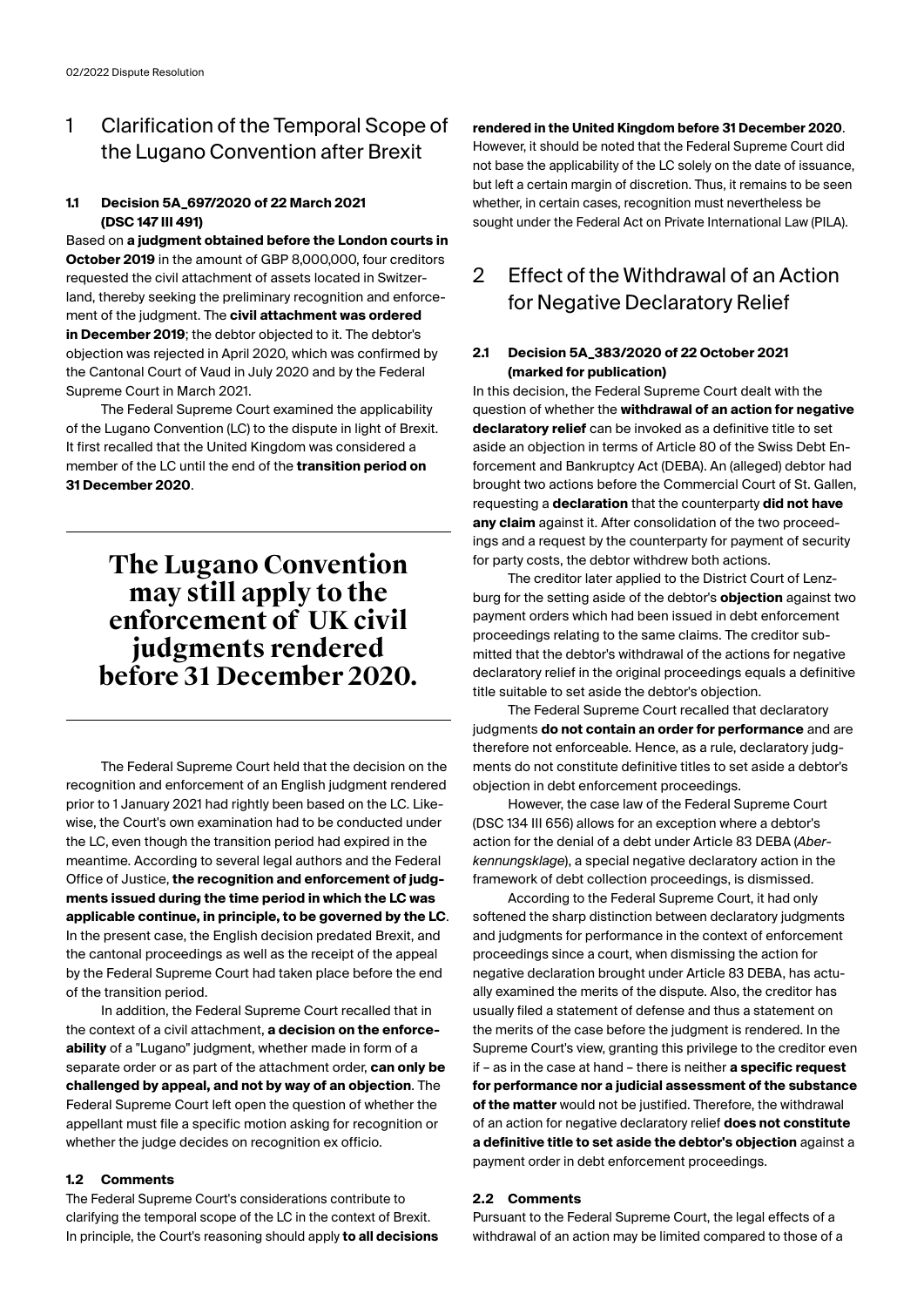judgment dismissing the action. Therefore, if the creditor, facing an action for a negative declaration, wishes to obtain a title allowing it to have the debtor's objection in debt enforcement proceedings set aside, it is well advised to file a counterclaim and demand that the debtor be **ordered to pay** the litigious claim.

# **The withdrawal of an action for negative declaratory relief does not constitute a definitive title in debt enforcement proceedings.**

## 3 Raising a Public Policy Objection in Mutual Assistance Proceedings in Criminal Matters

## **3.1 Decision 1C\_245/2020 of 19 June 2020**

In 2018, the Swiss judicial authorities received a request for mutual assistance in criminal matters from the Brazilian Federal Prosecutor's Office. The Office of the Attorney General of Switzerland ordered the transmission of the bank records in question. The account holder, A. Inc., appealed to the Lower Appeals Chamber of the Federal Criminal Court and eventually to the Federal Supreme Court.

Before the Federal Supreme Court, A. Inc. claimed, inter alia, that the Lower Appeals Chamber had wrongly failed to examine the alleged **violation of Article 1a of the Federal Act on International Mutual Assistance in Criminal Matters (IMAC)**. According to this provision, mutual assistance may be refused if it impairs the sovereignty, security, public order or other essential interests of Switzerland.

In this regard, the Federal Supreme Court recalled that the application of Article 1a IMAC is reserved to the **Federal Department of Justice and Police (FDJP)** and that the Lower Appeals Chamber of the Federal Criminal Court lacks jurisdiction. The decision of the FDJP can subsequently be challenged by an administrative appeal to the Federal Council.

## **3.2 Comments**

The purpose of Article 1a IMAC is to enable the Swiss authorities to refuse mutual assistance for **reasons of political expediency**. Mutual assistance that runs counter to Switzerland's essential interests can be restricted by the FDJP and the Federal Council – even ex officio. The question of whether Switzerland's sovereignty, security, public policy or other essential interests according to Article 1a IMAC are violated is of a purely political nature and must be answered **independently of the legal aspects** of mutual assistance.

The protection of the Swiss economy can be cited as an example of an essential interest of Switzerland. With this in

mind, however, mutual assistance can only be restricted if the feared disadvantage affects the Swiss economy as a whole (e.g. a global embargo on Swiss products). Under certain conditions, essential national interests also include banking secrecy, which, however, can only justify a restriction of mutual assistance if the protection of banking secrecy would otherwise be deprived of its substance, which is generally not the case.

Depending on the grounds, there are thus **two parallel options for recourse** against a final decree in mutual assistance matters: one is via the FDJP and thereafter the Federal Council if the objections are political in nature, the second is by way of an ordinary appeal to the Federal Criminal Court and then the Federal Supreme Court for legal challenges. In the event that both options are being pursued, the **legal issues take precedence**. Hence, mutual assistance that has been rejected by the judicial authorities cannot subsequently be approved on the grounds that it is in the national interest. The reverse, however, is possible.

> **The question of whether the provision of mutual assistance affects essential national interests must be examined by the political authorities.**

4 Correspondence with Foreign Lawyers Exempt from Seizure

## **4.1 Decision 1B\_333/2020 of 22 June 2021 (DSC 147 IV 385)**

As part of a criminal investigation, the OAG seized extensive data from a company in Switzerland, including **correspondence with lawyers**. The company objected and had the documents sealed. In the course of the unsealing procedure, it was disputed to what extent the **correspondence with foreign lawyers** was protected from seizure.

Following a comprehensive examination of the law, the Federal Supreme Court held that correspondence of the (non-accused) company with one of its lawyers is only protected from seizure if the lawyer in question is authorized to represent the company before Swiss courts under the **Federal Act on the Freedom of Movement for Lawyers (FAFML)**. The company's correspondence with all other lawyers was therefore unsealed and made accessible for the purposes of the criminal investigation.

Lawyers qualifying as FAFML lawyers in this sense include Swiss lawyers listed in the cantonal attorney registry as well as foreign lawyers authorized to represent clients before Swiss courts. Such authorization is subject to two conditions: